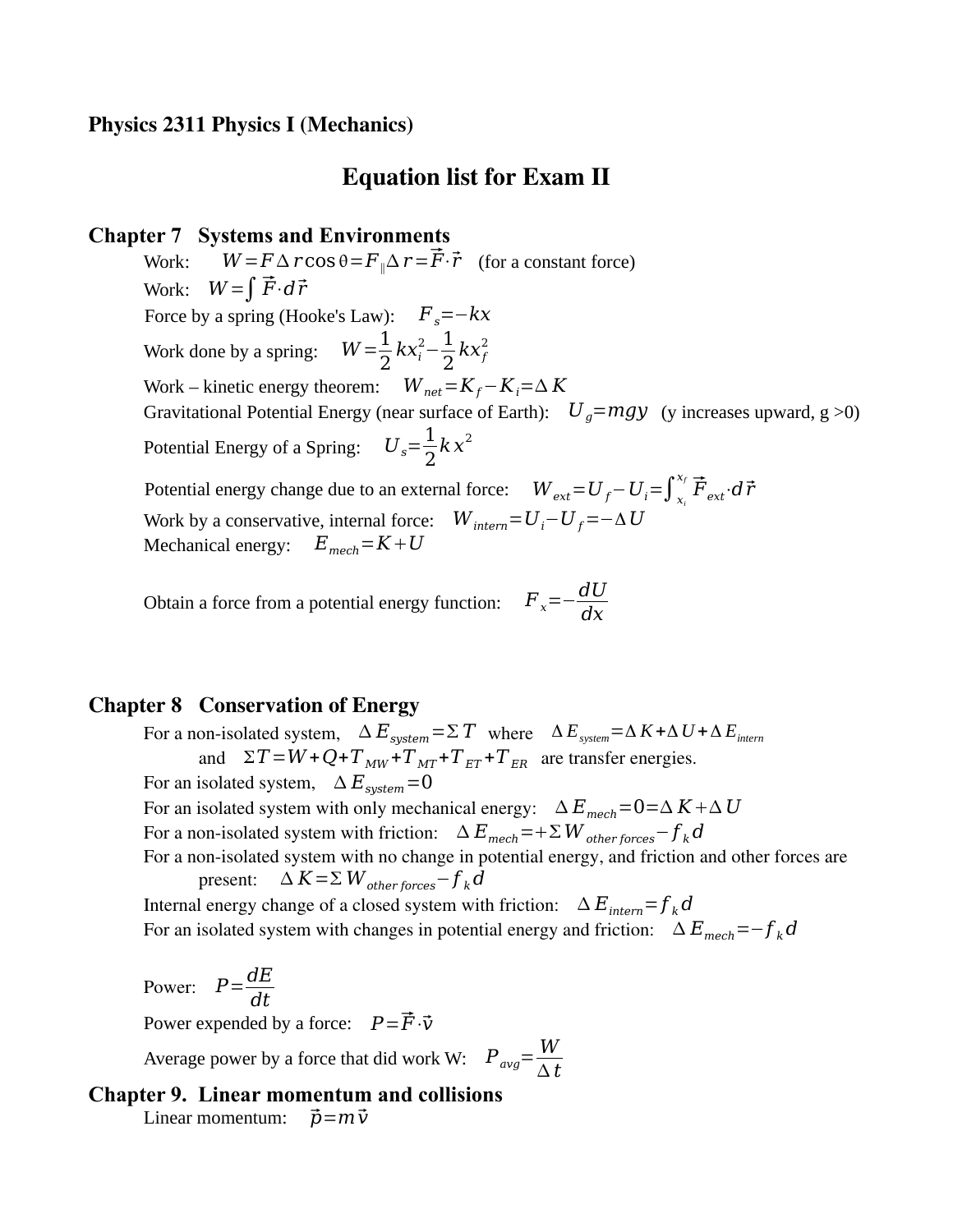Momentum and force:  $\vec{F} = \frac{d\vec{p}}{dt}$ *dt* Conservation of momentum:  $\vec{p}_{tot}$ =constant or  $\Sigma \vec{p}_{i,initial} = \Sigma \vec{p}_{i, final}$ Impulse:  $\vec{I} = \Delta \vec{p}$  or  $\vec{I} = \int \vec{F}_{net} dt$ Types of collisions (all obey conservation of momentum):

a) elastic: kinetic energy is conserved

b) inelastic: kinetic energy is not conserved

c) perfectly inelastic: kinetic energy is not conserved and particles stick together Center of mass for discrete masses:

$$
X_{com} = \frac{\sum m_i X_i}{M_{tot}} \quad \text{and} \quad Y_{com} = \frac{\sum m_i X_i}{M_{tot}}
$$

Center of mass for continuous, extended masses:

$$
\vec{r}_{CM} = \frac{1}{M} \int \vec{r} \, dm
$$

For a system of particles:

$$
\vec{p}_{\text{tot}} = M_{\text{tot}} \vec{v}_{\text{CM}}
$$

#### **Chapter 10. Rotation of a Rigid Object**

Angular position:  $\theta = \frac{S}{\sigma^2}$  $\frac{5}{r}$  (where s is arclength) Angular speed:  $\omega = \frac{d\theta}{dt}$ *dt* Angular acceleration:  $\alpha = \frac{d \omega}{dt}$ *dt*

Relate to translational quantities:  $v = r \omega$ ,  $a_t = r \alpha$  and  $a_c = \frac{v^2}{r}$ *r*  $= r \omega^2$ 

Angular kinematic equations for constant angular acceleration:

$$
\omega_f = \omega_i + \alpha t
$$
  
\n
$$
\theta_f = \theta_i + \omega_i t + \frac{1}{2} \alpha t^2
$$
  
\n
$$
\omega_f^2 = \omega_i^2 + 2 \alpha (\theta_f - \theta_i)
$$
  
\n
$$
\theta_f = \theta_i + \frac{1}{2} (\omega_i + \omega_f) t
$$

Rotational kinetic energy:  $K_R = \frac{1}{2}$ 2  $I \omega^2$ 

Moment of inertia:  $I \!=\! \Sigma\, m_i r_i^2 \quad \text{(for discrete masses)}$ Moment of inertia: *I*<sup>=</sup>∫*<sup>r</sup>* 2 *dm* (for continuous masses) Mass density: linear mass density,  $\lambda$ , surface mass density,  $\sigma$ , volume mass density  $\rho$ Parallel-axis theorem:  $I = I_{CM} + M D^2$ Torque:  $\tau = rF \sin \theta$  gives the magnitude. (Direction given by Right Hand Rule.)

Torque:  $\tau_{net} = I \alpha$ 

Total kinetic energy:  $K_{tot} = K_{trans} + K_{rot}$ 

For an object that rolls without slipping: